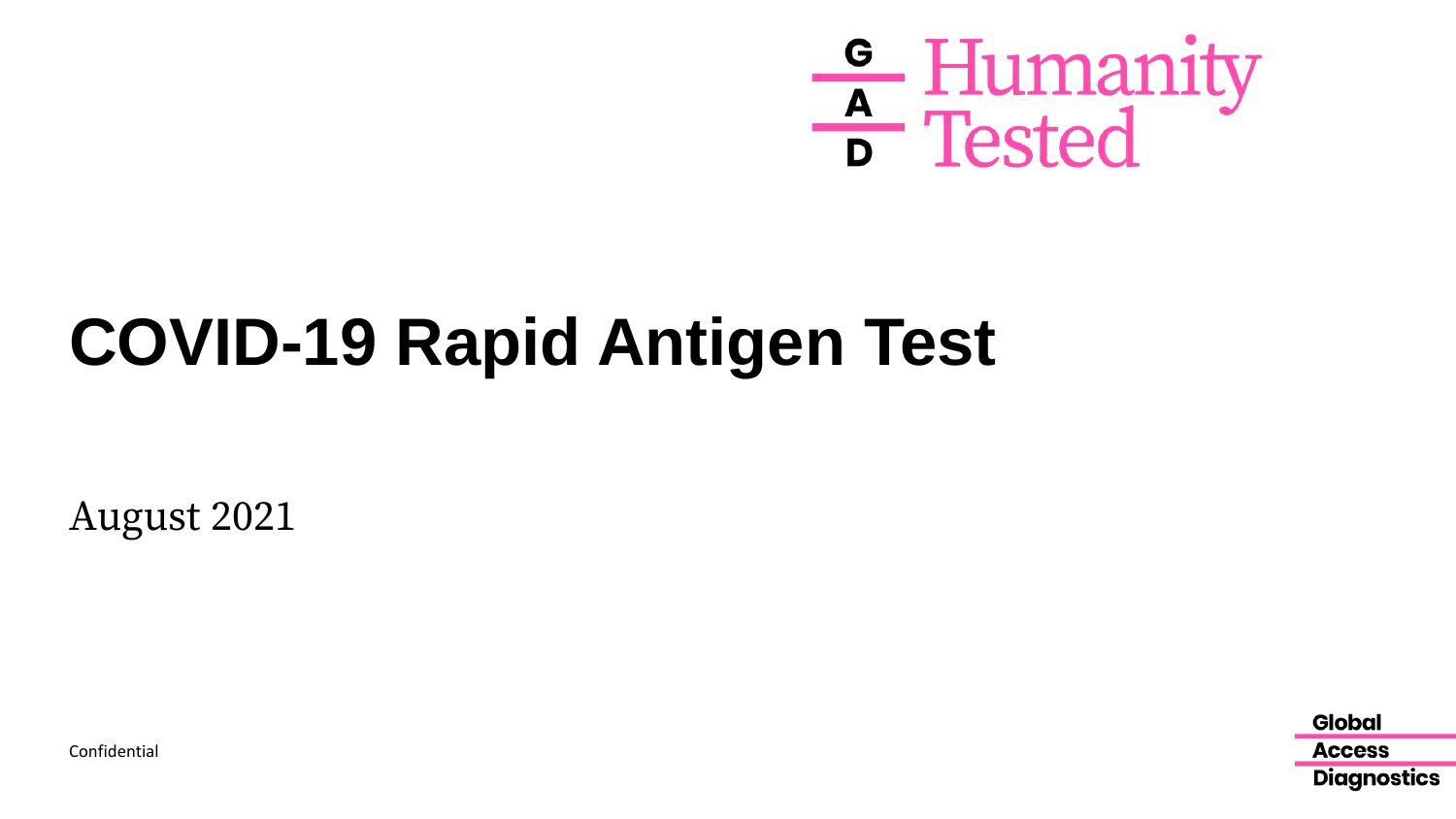#### **Contents**

- ✓ **Company introduction**
- ✓ **COVID-19 Rapid Antigen Test product overview**
- ✓ **Clinical performance**
- ✓ **Regulatory strategy**
- ❑ **Test volumes and timing**
- ❑ **Test pricing**
- ❑ **Future plans**
- ❑ **Appendix with additional backup on clinical data and digital connectivity**

G A D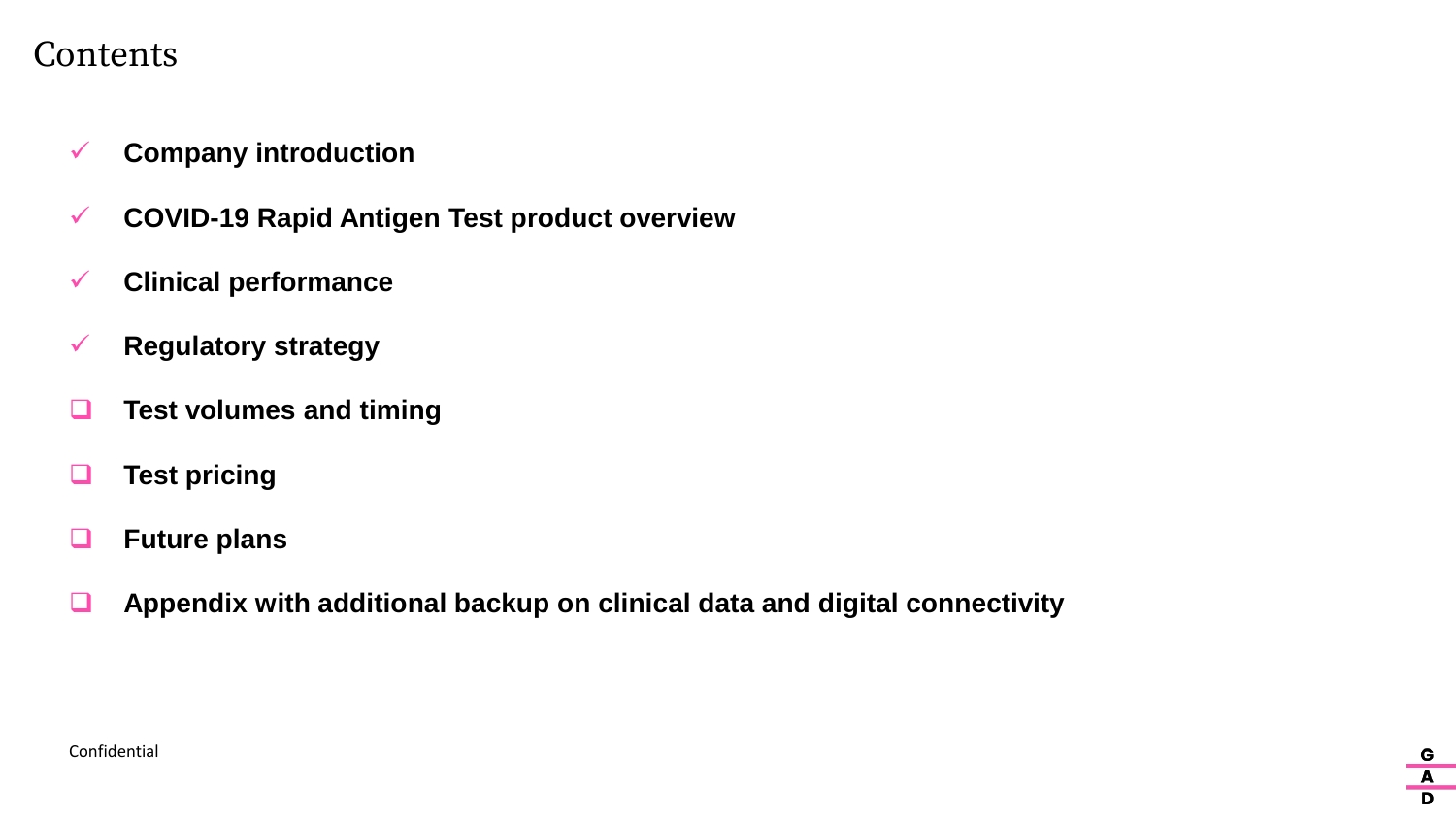# **Company Introduction**

# $\frac{c}{\sqrt{2}}$  Humanity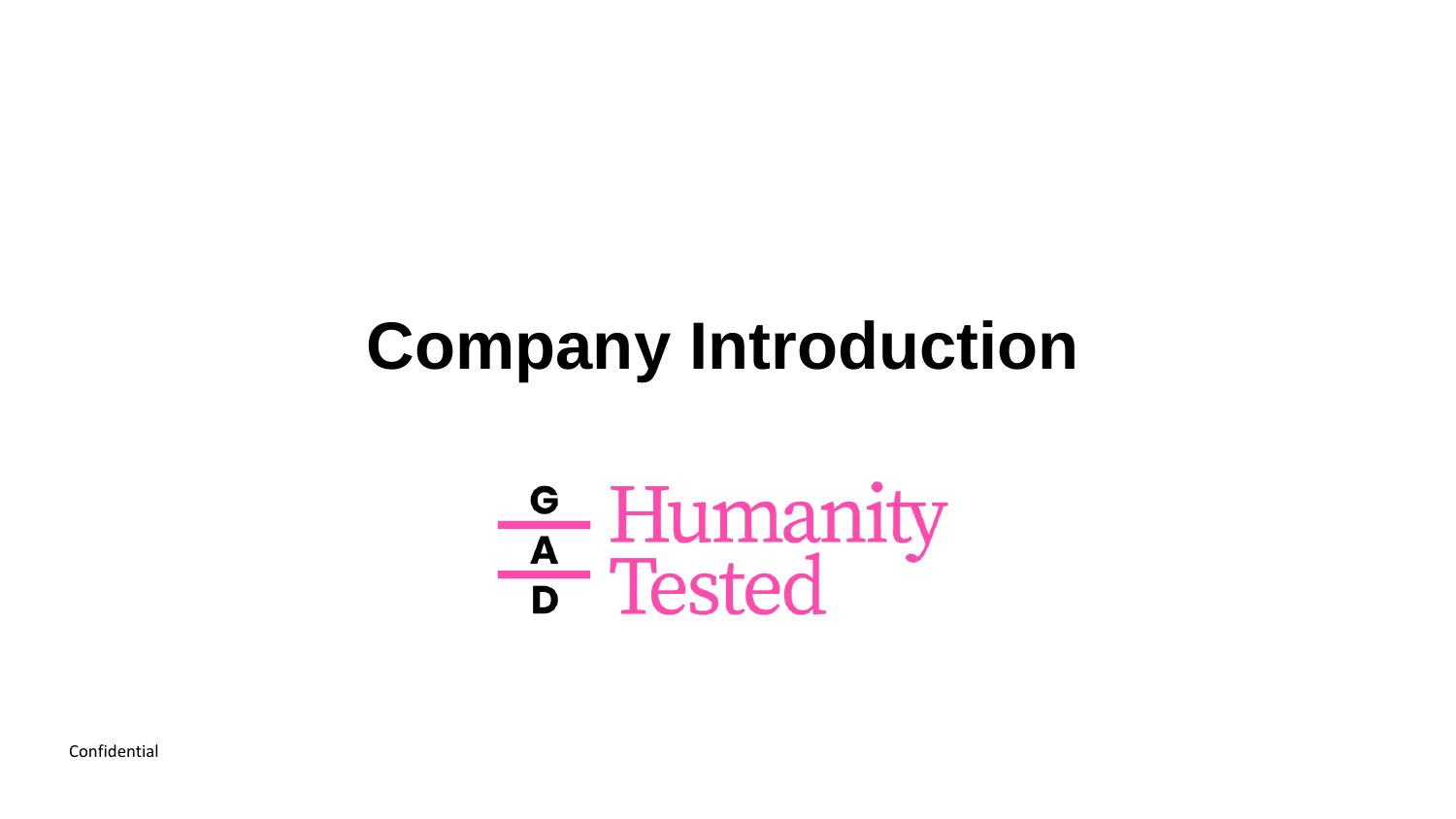*COVID-19 has exposed the difficulties lower- and middle-income countries (LMICs) face in obtaining rapid diagnostic tests (RDTs). With global demand outstripping supply, poorer countries often find themselves at the back of the queue. GAD was founded to address this issue.*

#### **We are…**

 $\frac{c}{\Delta}$  Humanity

- a **social enterprise**, spun out of Mologic in 2020 with the goal of **building access to reliable, affordable RDTs in LMICs**.
- funded through the **Bill and Melinda Gates Foundation**, **Foundation for Innovative New Diagnostics** and **Soros Economic Development Fund**. Longer term, GAD will be wholly owned by the charity 'Global Access Health'.
- **Re-invested profits** generated back into the service of our mission
- granted **perpetual, royalty-free access to IP** generated by Mologic to develop improved RDT platforms and tests for neglected endemic and epidemic infections for LMICs.
- expanding **manufacturing capacity** to make >**200 million RDTs** by the end of **2021.**
- working to **support the development of diagnostic manufacturing capacity directly within LMICs** and build financially sustainable entities that are not profit driven and responsive to local needs.
- **a developer-agnostic manufacturing platform.** We aim to become an active partner to the donor, philanthropic and LMIC community to help address RDT innovation and supply gaps.

*See Financial Times coverage [here](https://www.ft.com/content/6cec5334-265b-4de7-b176-9d854cce4d86)*

*To find out more, contact us on info@globalaccessdiagnostics.com*

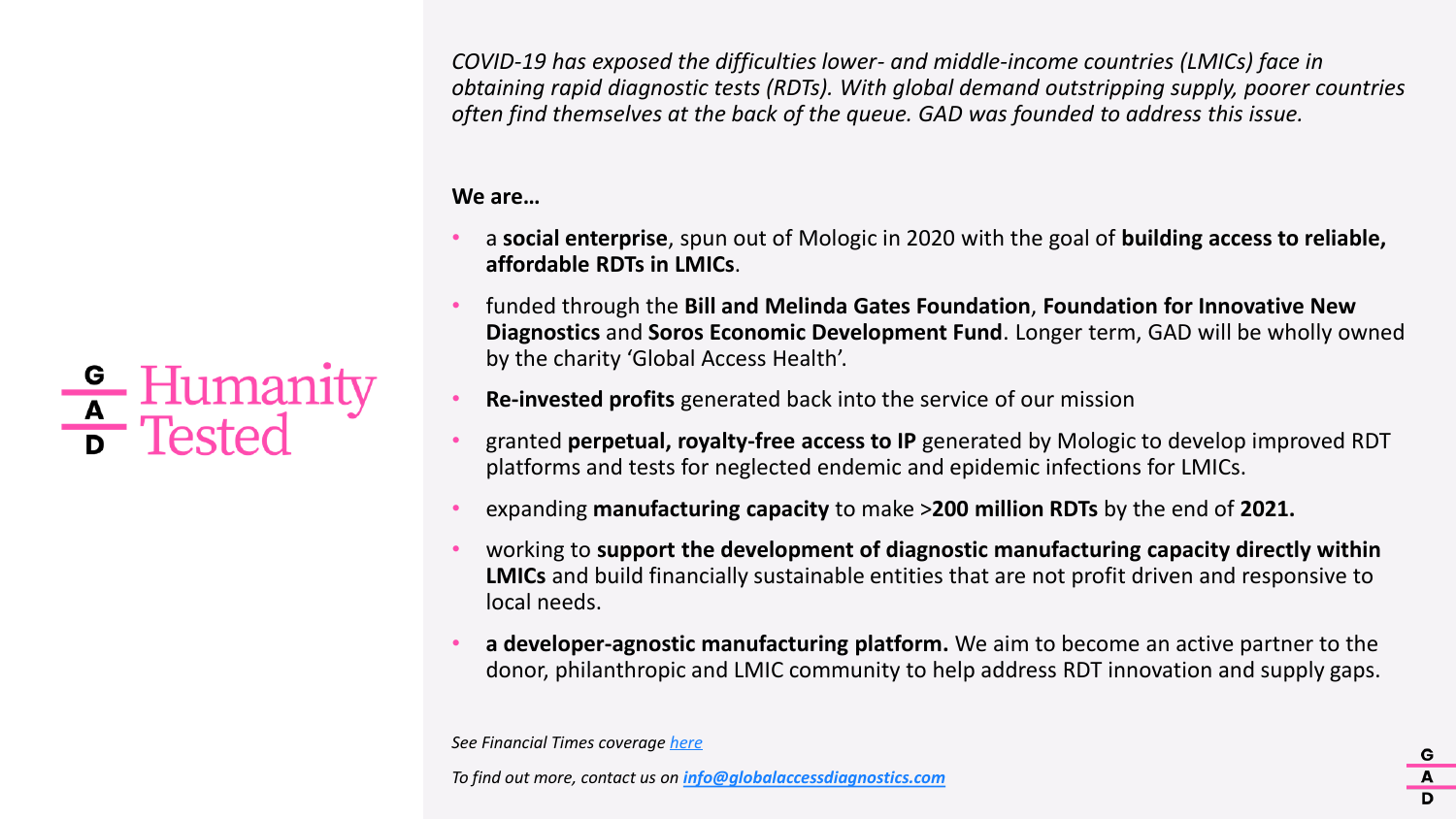#### We want to get the best diagnostics, to the most people, for the least cost.

Our north star. Diagnostics for Impact not for Profit

#### **Our Purpose** Beating disease everywhere

#### **Our Vision**

A global health system where quality testing is available for all to guide the containment, management and treatment of disease. There is no weakest link.

#### **Our Mission**

Partnering with RDT developers, governments, donor organizations, regional experts and the private sector to innovate the technology and delivery of testing.

Using our infrastructure and social enterprise approach to make testing available, accessible and affordable.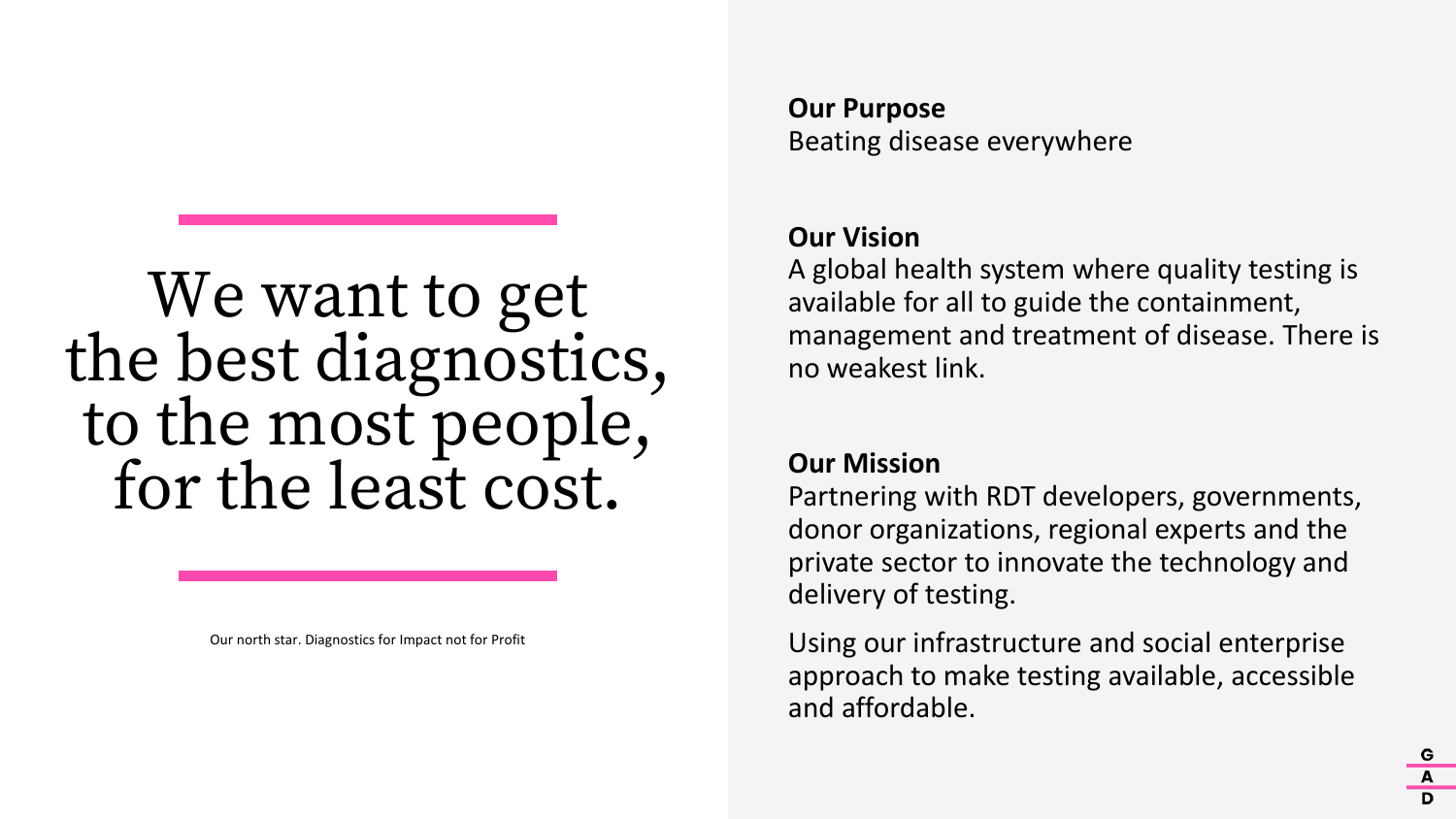### **Core values:**

## Impact-focused, Mission-oriented

**We are at heart a mission-driven organization. Our core purpose is to serve LMICs to increase access to low-cost diagnostics. Our profits generated goes back in service of our mission.**

- Geographies*:* Intentional focus on **underserved markets** not well-served by current suppliers
- Cost: Committed to providing **cost transparency** and a **COGS+ pricing model**
- Regional investments: **Support capability building in LMICs**, starting with building of regional manufacturing hubs in Senegal, Pakistan and Malaysia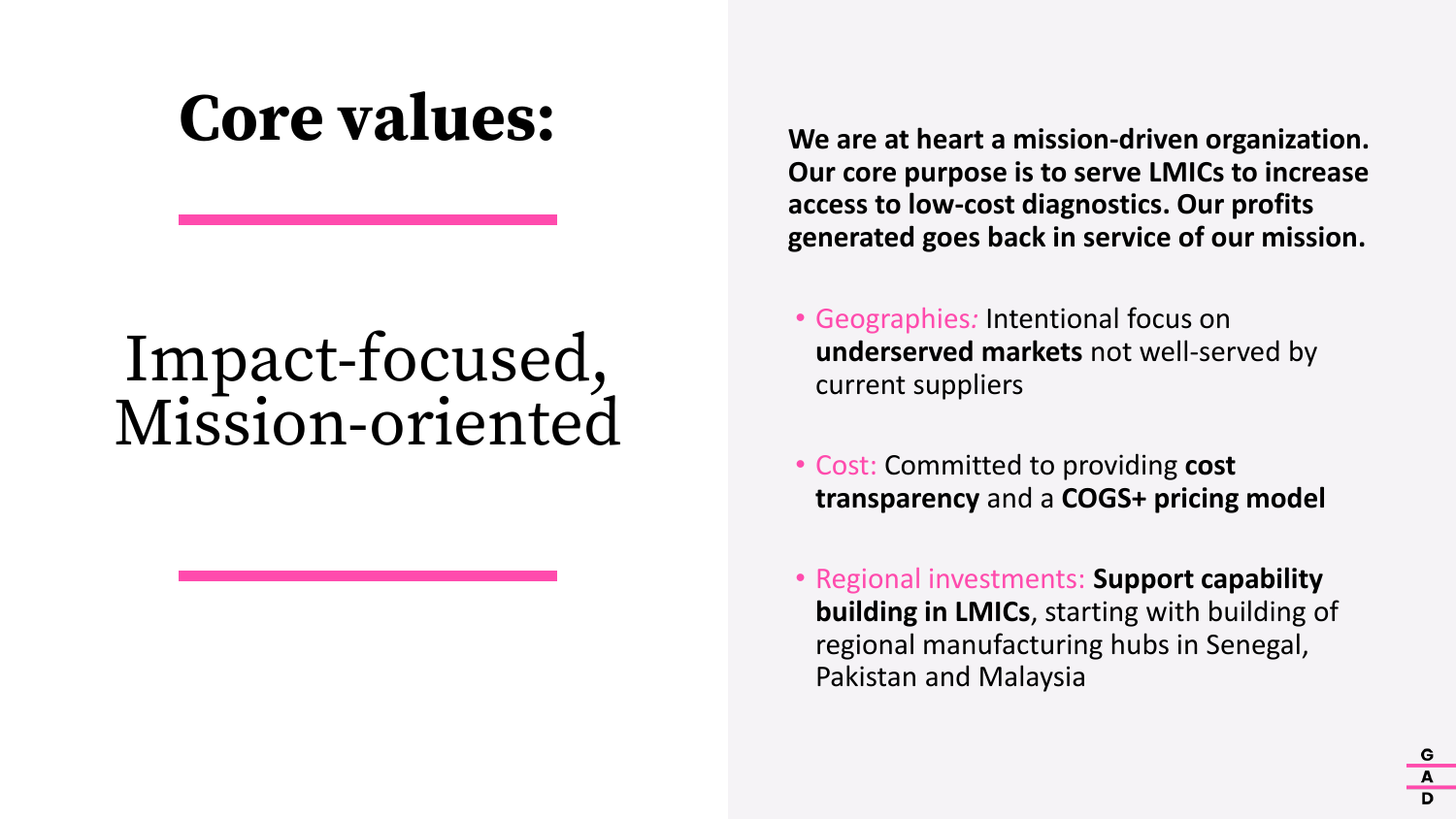## **Core values:**

### Adherence to high performance standards

**Low-cost does not mean compromising standards. We hold ourselves to the high bar of excellence in product and service performance as leading commercial entities:**

- Quality Product: Our **CE-marked COVID-19 test** performs as well as other **WHO-EUL approved RDT tests** by independent evaluation
- Operational Excellence: We uphold **strong quality manufacturing standards** with ISO 13485 certification.
- Continuous Innovation: We continue to **develop new technologies for LMICs** (e.g., digital, innovative extreme volume manufacturing)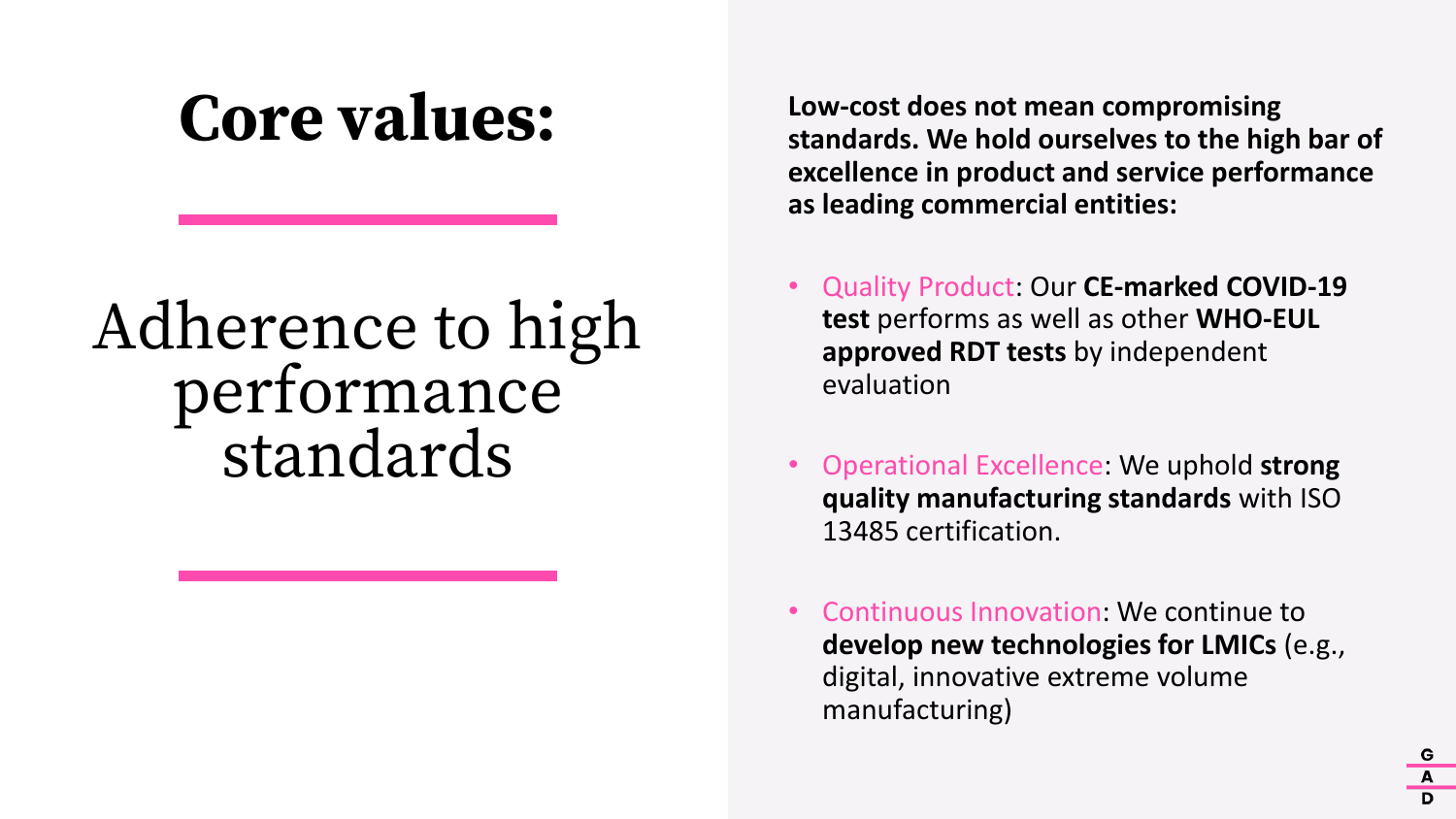## **Core values:**

## Reliable long-term partner

**We are not a "fly-by-night" entity. Vetted by reputable funders, we are accountable to become your trusted partner for the long run.** 

- Supported by established philanthropic funders: Soros Economic Development Fund, Bill and Melinda Gates Foundation, Children's Investment Fund Foundation, ELMA, Wellcome Trust, etc.
- Public government support: Received **funding from UK government,** part of **US's RADx program** for accelerated pathway through FDA
- Global partners network: close collaboration multi-lateral partners - CHAI, FIND, Akesis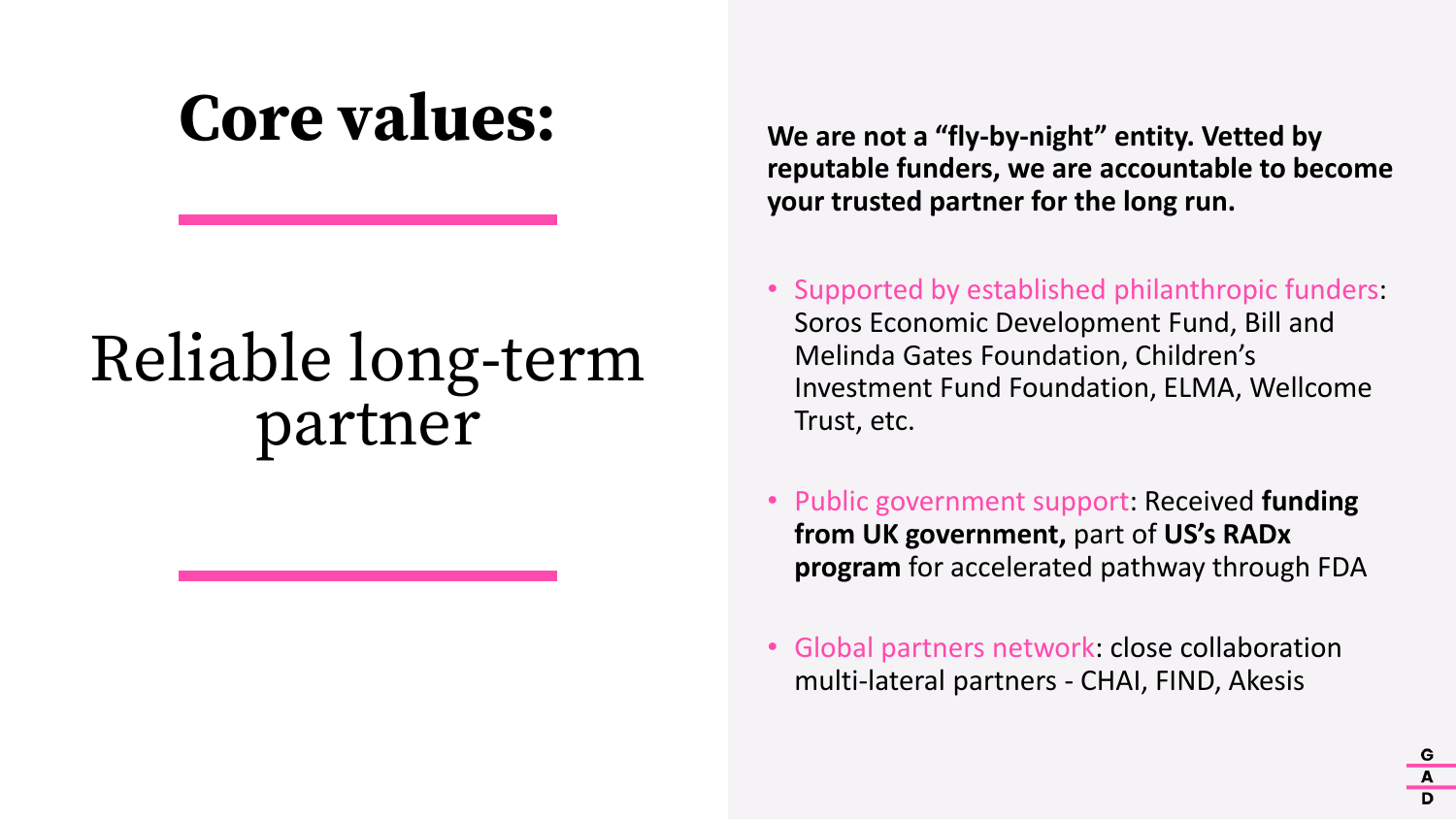## **COVID-19 Rapid Antigen Test product overview**



Confidential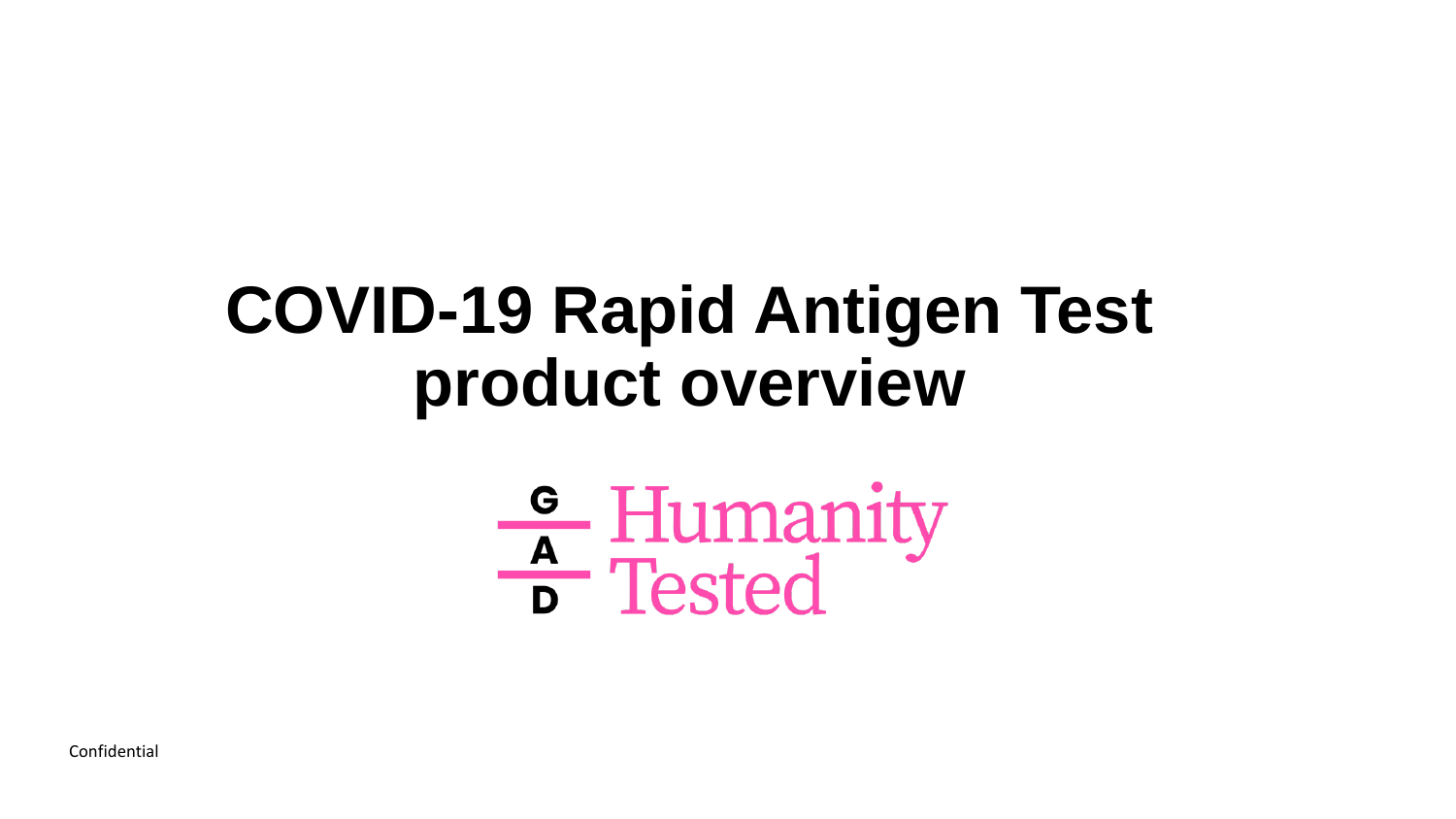#### **Product Features** of GAD COVID-19 Rapid Antigen Test

#### **COVID 19 RAPID ANTIGEN TEST**

Global **Access Diagnostics** 

| <b>Feature</b>               | <b>Details</b>                                                                                                                                                                                                                                                                       |  |  |  |  |  |
|------------------------------|--------------------------------------------------------------------------------------------------------------------------------------------------------------------------------------------------------------------------------------------------------------------------------------|--|--|--|--|--|
| <b>Brand name</b>            | COVIOS<br>$\bullet$                                                                                                                                                                                                                                                                  |  |  |  |  |  |
| <b>Intended use</b>          | Point of care LFA for qualitative detection of SARS-CoV-2 Ag<br>$\bullet$<br>Individuals with symptoms during:<br>$\bullet$<br>Acute phase of infection (no cap on days included)<br>$\bullet$<br>Pre-symptomatic or asymptomatic but suspected of COVID-19 by provider<br>$\bullet$ |  |  |  |  |  |
| <b>Clinical data</b>         | Sensitivity: 90.6% (85.6% to 94.0%)<br>Specificity: 100.0% (99.2% to 100.0%)                                                                                                                                                                                                         |  |  |  |  |  |
| <b>Detection of variants</b> | Reliable detection of the following variants:<br>$\bullet$<br>B1.1.7 in UK, B1.351 in South Africa, and P1 in Brazil                                                                                                                                                                 |  |  |  |  |  |
| <b>Limit of detection</b>    | $2.5 \times 10^2$ pfu/ml<br>$\bullet$                                                                                                                                                                                                                                                |  |  |  |  |  |
| Sample type                  | Nasal swabs<br>$\bullet$                                                                                                                                                                                                                                                             |  |  |  |  |  |
| <b>Conditions</b>            | Stable storage at room temperature (2-30°C)<br>$\bullet$                                                                                                                                                                                                                             |  |  |  |  |  |
| <b>Shelf-life</b>            | 18 months (24 months expected by September 2021)<br>$\bullet$                                                                                                                                                                                                                        |  |  |  |  |  |
| <b>Time to results</b>       | 10 minutes<br>$\bullet$                                                                                                                                                                                                                                                              |  |  |  |  |  |
| Pack size                    | 25 tests per pack<br>$\bullet$                                                                                                                                                                                                                                                       |  |  |  |  |  |
| <b>Pack contents</b>         | Test kit:<br>$\bullet$<br>Lateral flow device<br>$\bullet$<br>Swab extraction buffer tube and nozzle<br>$\bullet$<br>Sterile swab<br>Instructions for use<br>$\bullet$<br>Positive control<br>$\bullet$                                                                              |  |  |  |  |  |

LOT CALFD-107-3 REF 1181210  $C \in$  $\bullet$  $III$ 

COVID-19 Antigen Rapid Diagnostic Tes

A D

Confidential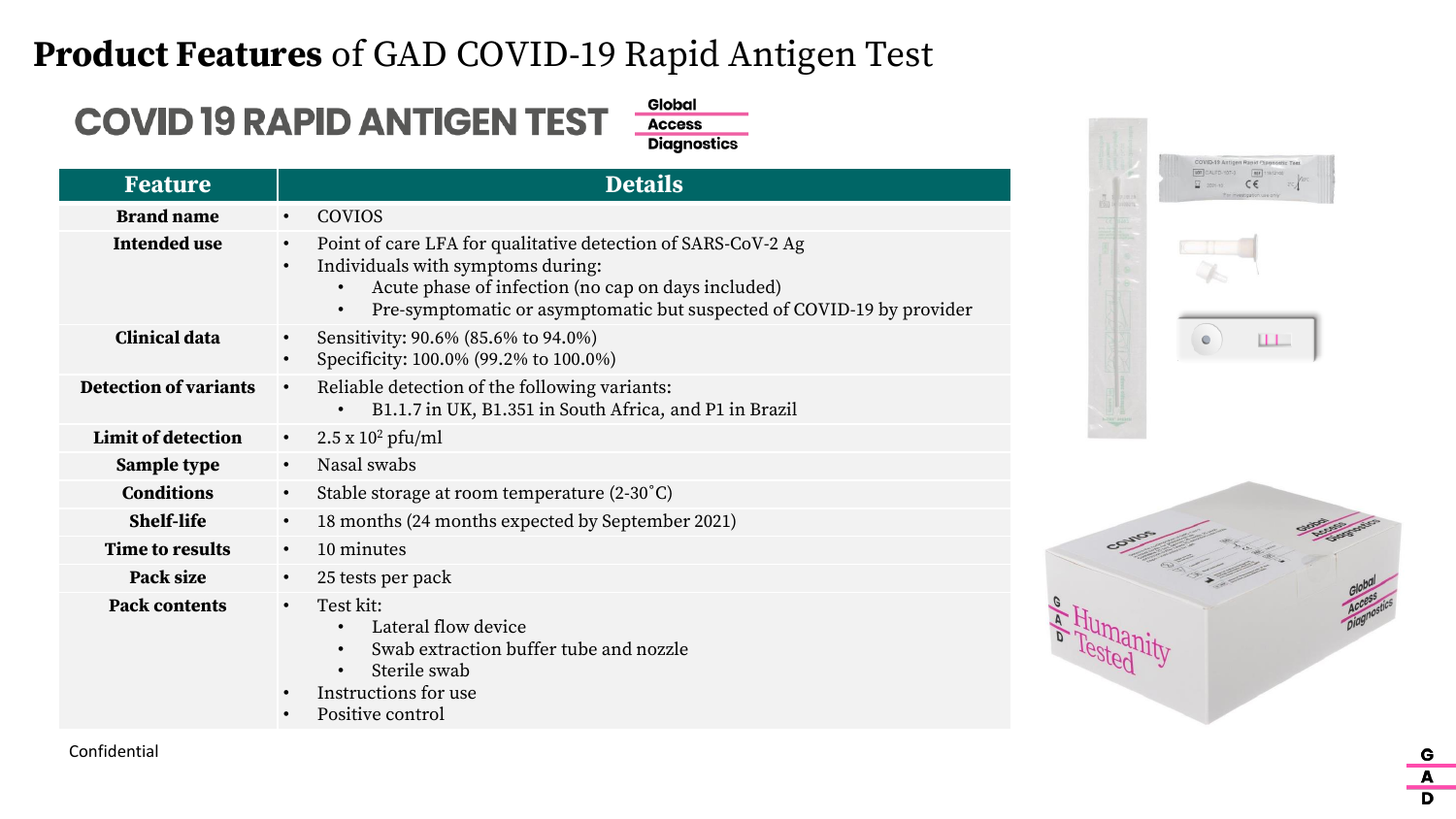#### User guide: Specimen Collection and Handling



Confidential

G A D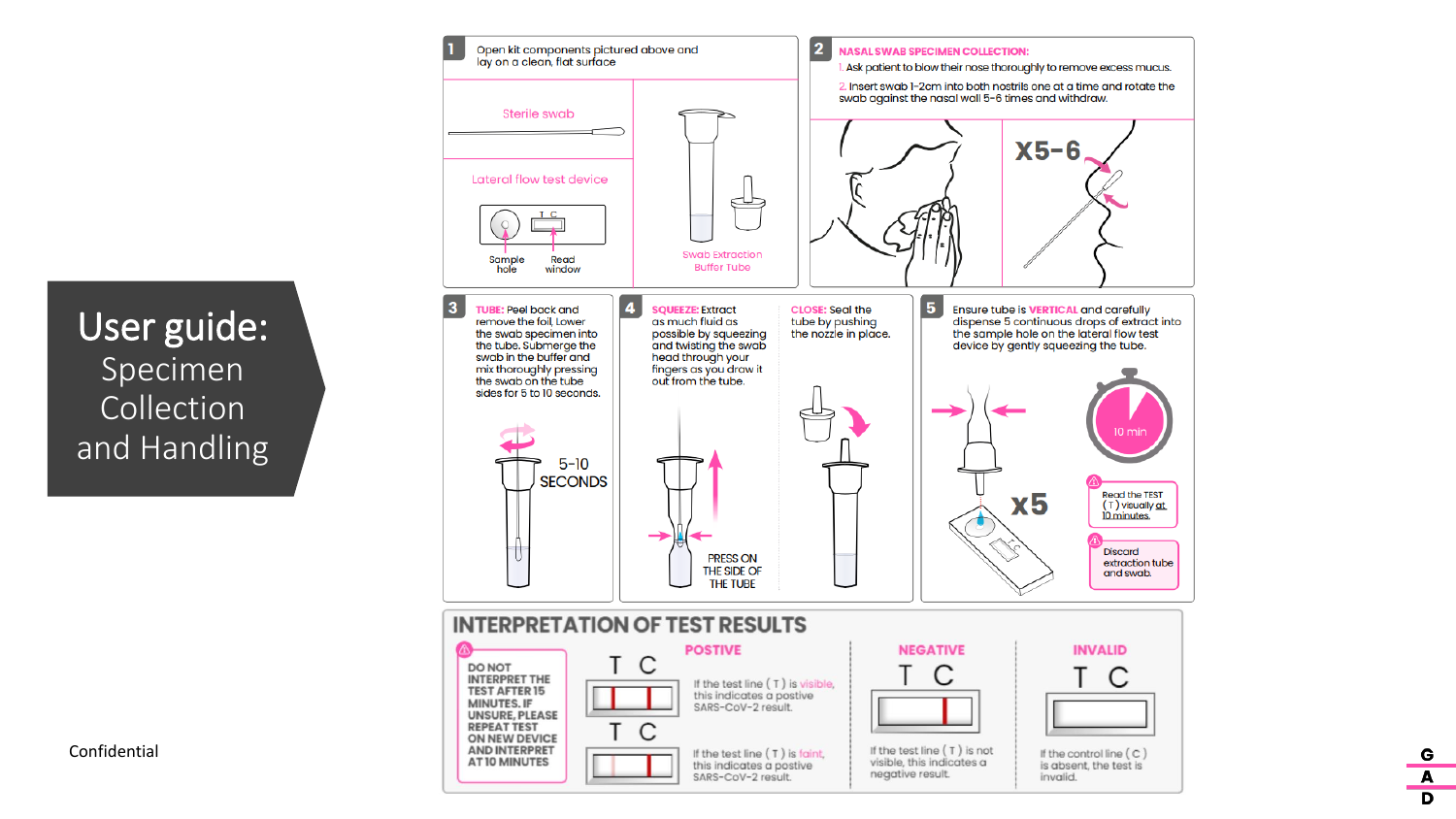# **Clinical performance**

# **E** Humanity<br> **F** Tested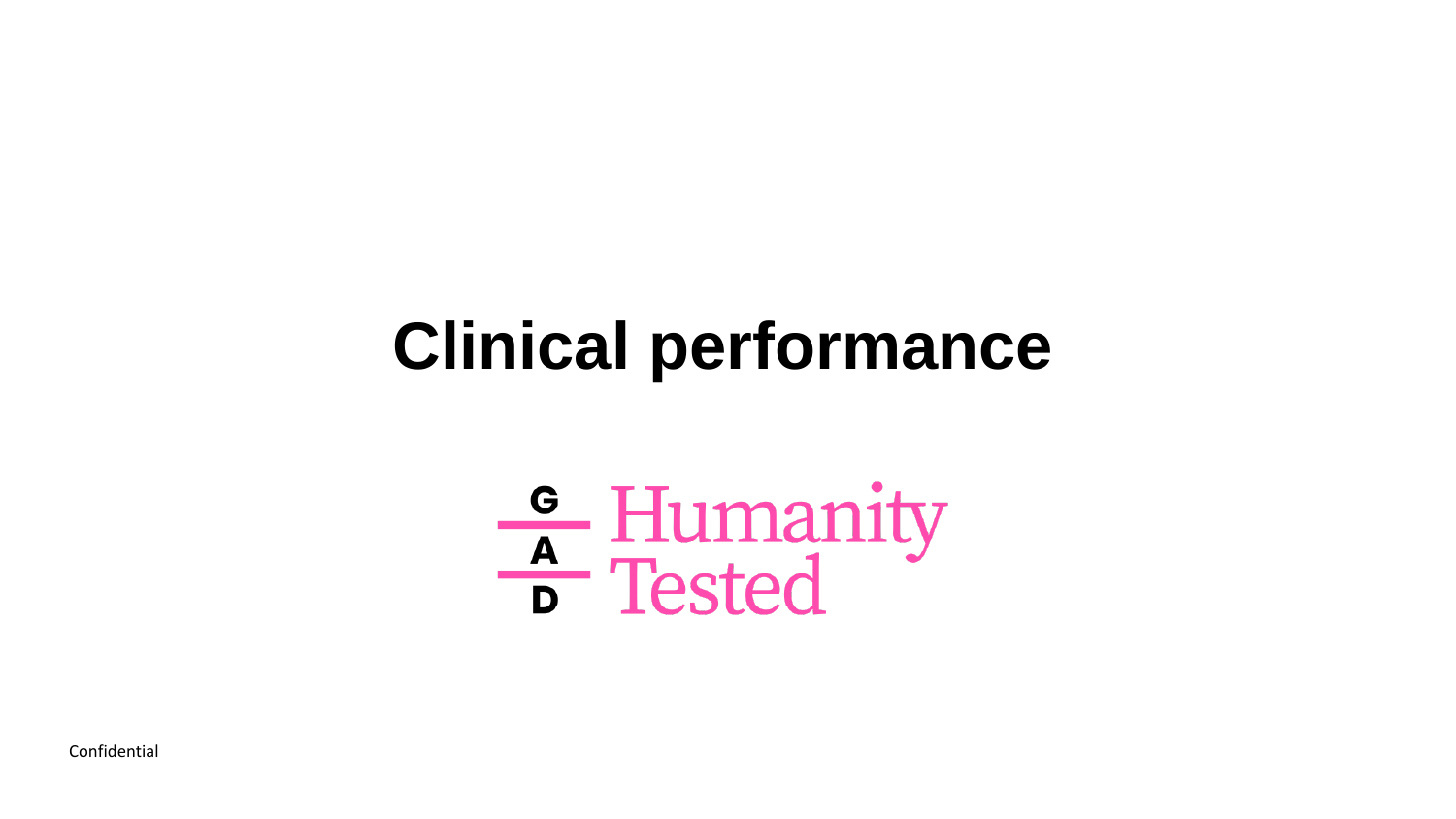#### **GAD COVID-19 Rapid Antigen Test:** Clinical results of FIND independent evaluation



- GAD COVID-19 rapid diagnostic test has demonstrated comparable performance to lateral flow with WHO emergency use listing in independent evaluations by FIND
- GAD cassette format have been submitted to the WHO for EUL and FDA for EUA
- GAD COVID-19 rapid diagnostic test is a test developed by Mologic and manufactured on GAD's platform. Clinical data generated is branded under Mologic

|                                                                      |               |                             | % of patients |                |                    |                    |                         |                            | Sensitivity by cycle threshold value |                            |             |                                |
|----------------------------------------------------------------------|---------------|-----------------------------|---------------|----------------|--------------------|--------------------|-------------------------|----------------------------|--------------------------------------|----------------------------|-------------|--------------------------------|
|                                                                      | Location      | <b>Setting</b>              | symptomatic   | <b>Total N</b> | <b>Positivity</b>  | <b>Specificity</b> | $\overline{\mathbf{N}}$ | <b>All</b>                 | $\overline{\mathbf{N}}$              | $\leq 33$                  | $\mathbf N$ | $\leq$ 25                      |
| <b>Abbott</b><br><b>PanBio</b>                                       | Germany       | Drive-in                    | 46.2%         | 281            | 16%<br>(44/281)    | 99.2%              | 44                      | 86.4%<br>$(73.3 - 93.9\%)$ | 42                                   | 90.5%<br>$(77.9 - 96.2\%)$ | 31          | 96.8%<br>$(83.8\% -$<br>99.4%) |
| SD BIOSENSOR                                                         | Germany       | Ambulatory                  | 96.6%         | 179            | 23%<br>(41/179)    | 99.3%              | 41                      | 80.5%<br>$(66-89.8%)$      | 32                                   | 87.5%<br>$(71.9 - 95%)$    | 21          | 100%<br>$(84.5 - 100\%)$       |
| <b>Standard Q</b>                                                    | <b>Brazil</b> | Community                   | 100%          | 214            | 36%<br>(78/214)    | 99.3%              | 78                      | 84.6%<br>$(75-91%)$        | 72                                   | 91.7%<br>$(83-96.1\%)$     | 46          | 100%<br>$(92.3 - 100\%)$       |
| <b>EPREMIER</b>                                                      | Germany       | $Dirive-in +$<br>Ambulatory | 63.1%         | 529            | 19%<br>(100/529)   | 97%                | 100                     | 91%<br>$(83.8 - 95.2\%)$   | 96                                   | 93.8%<br>$(87-97.1\%)$     | 80          | 97.5%<br>$(91.3 - 99.3%)$      |
| <b>Sure Status</b>                                                   | India         | Hospital                    | 20.8%         | 600            | 18%<br>$(105-600)$ | 99.6%              | 105                     | 74.3%<br>$(65.2 - 81.7%)$  | 103                                  | 74.8%<br>$(65.6 - 82.2\%)$ | 81          | 87.7%<br>$(78.7 - 93.2\%)$     |
| Global<br><b>Access</b><br><b>Diagnostics</b><br><b>COVID-19 RDT</b> | Germany       | Ambulatory<br>and drive-in  | 66.5%         | 665            | 29%<br>(194/665)   | 100%               | 191                     | 90.6%<br>$(85.6 - 94%)$    | 186                                  | 92.5%<br>$(87.8 - 95.5%)$  | 166         | 96.4%<br>$(92.3 - 98.3%)$      |

Confidential

**Source:** FIND Evaluation External Reports

A D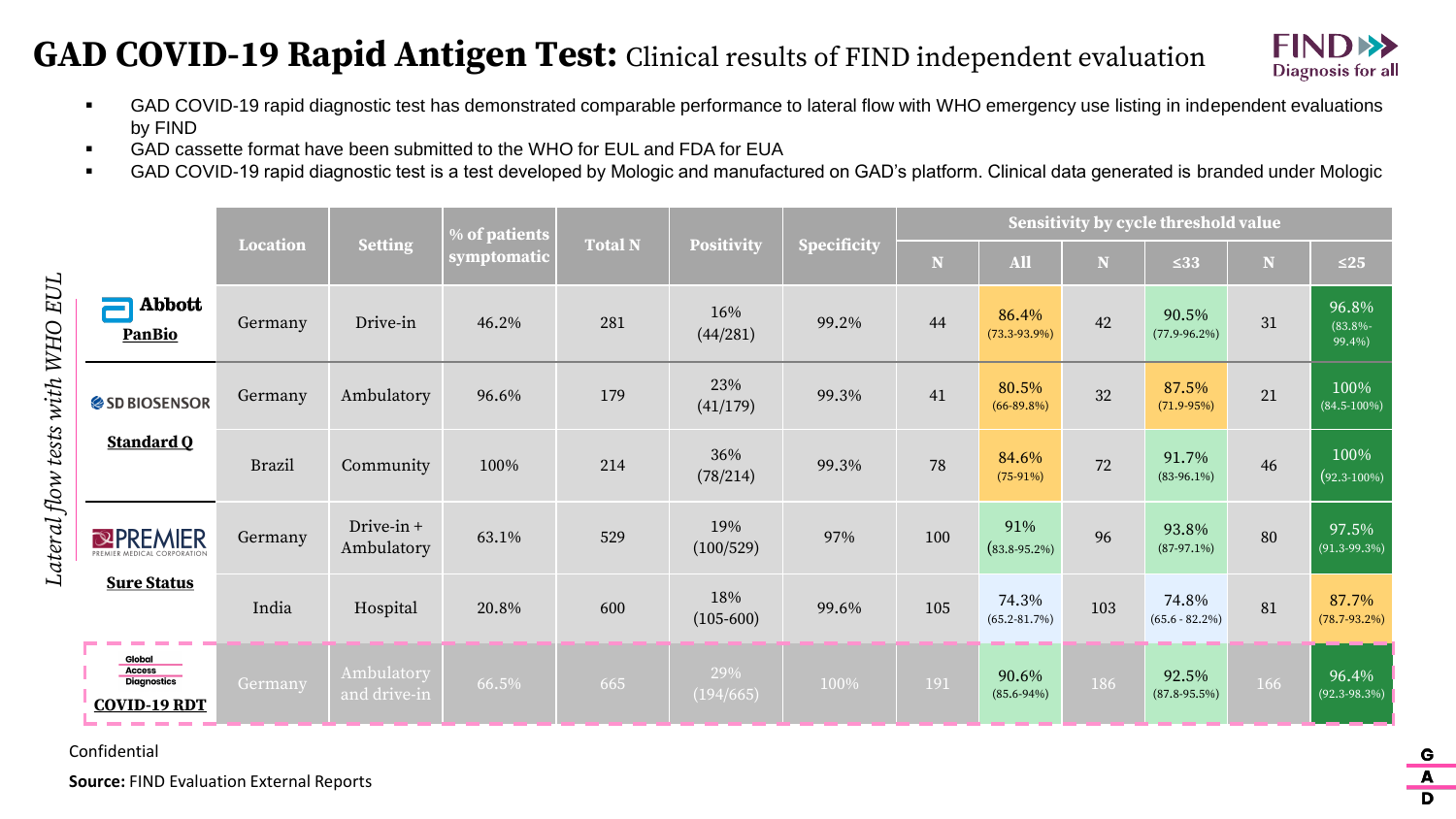# **Regulatory update**

# **E** Humanity